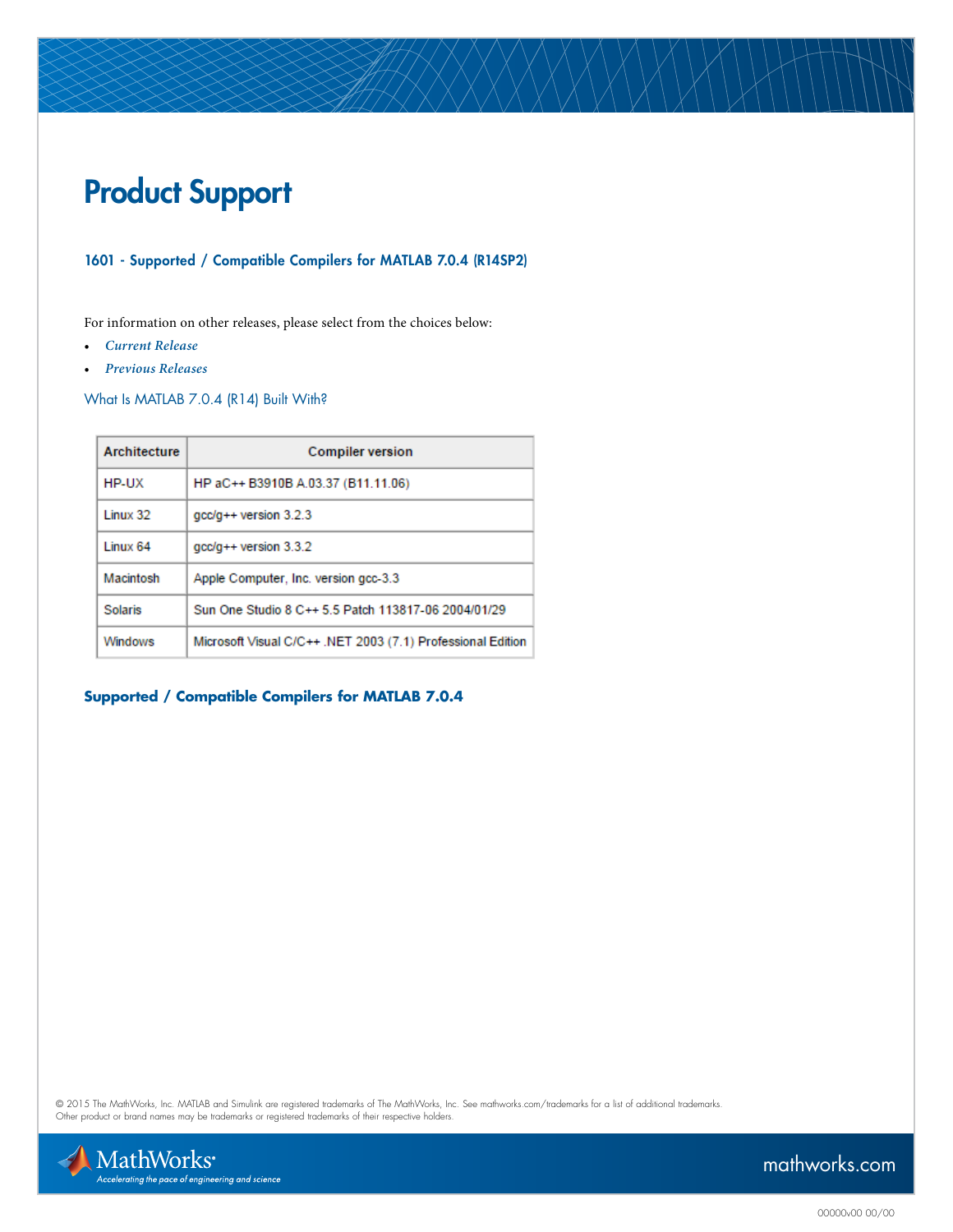### **Microsoft Windows**

## MATLAB 7.0.4 (Release 14SP2) and Related Products

| <b>Microsoft Windows</b>         |                  |                | MATLAB      | MATLAB<br>Compiler | MATLAB<br>Builder<br>for COM<br>MATLAB<br>Builder<br>for Excel |              |
|----------------------------------|------------------|----------------|-------------|--------------------|----------------------------------------------------------------|--------------|
|                                  |                  |                |             |                    |                                                                |              |
| Compiler                         | <b>Version</b>   | <b>Notes</b>   | 7.0.4       | 4.2                | 1.1.4                                                          | 1.2.4        |
| Microsoft Visual C/C++ .NET 2003 | 7.1<br>Prof. Ed. | 3, 4           | x           | $\mathbf{x}$       | $\mathbf{x}$                                                   | $\mathbf{x}$ |
| Microsoft Visual C/C++           | 6.0<br>Prof. Ed. | $\overline{4}$ | $\mathbf x$ | $\mathbf{x}$       | x                                                              | x            |
| Lcc - Win32                      | 2.4.1            | $\overline{4}$ | x           | x                  |                                                                |              |
| Borland C++ Builder              | 6                |                | х           | x                  |                                                                |              |
|                                  | 5                |                | х           | x                  |                                                                |              |
| Borland C/C++ Compiler           | 5.6              | $\mathbf{1}$   | x           | x                  |                                                                |              |
|                                  | 5.5              | $\mathbf{1}$   | x           | $\mathbf{x}$       |                                                                |              |
| Compaq Visual Fortran            | 6.6              |                | x           |                    |                                                                |              |
|                                  | 6.1              |                | x           |                    |                                                                |              |
| Intel $C/C++$                    | 7.1              | 5              | x           |                    |                                                                |              |
| Open Watcom                      | 1.3              | 6              |             |                    |                                                                |              |

© 2015 The MathWorks, Inc. MATLAB and Simulink are registered trademarks of The MathWorks, Inc. See [mathworks.com/trademarks](http://www.mathworks.com/trademarks) for a list of additional trademarks.<br>Other product or brand names may be trademarks or registered

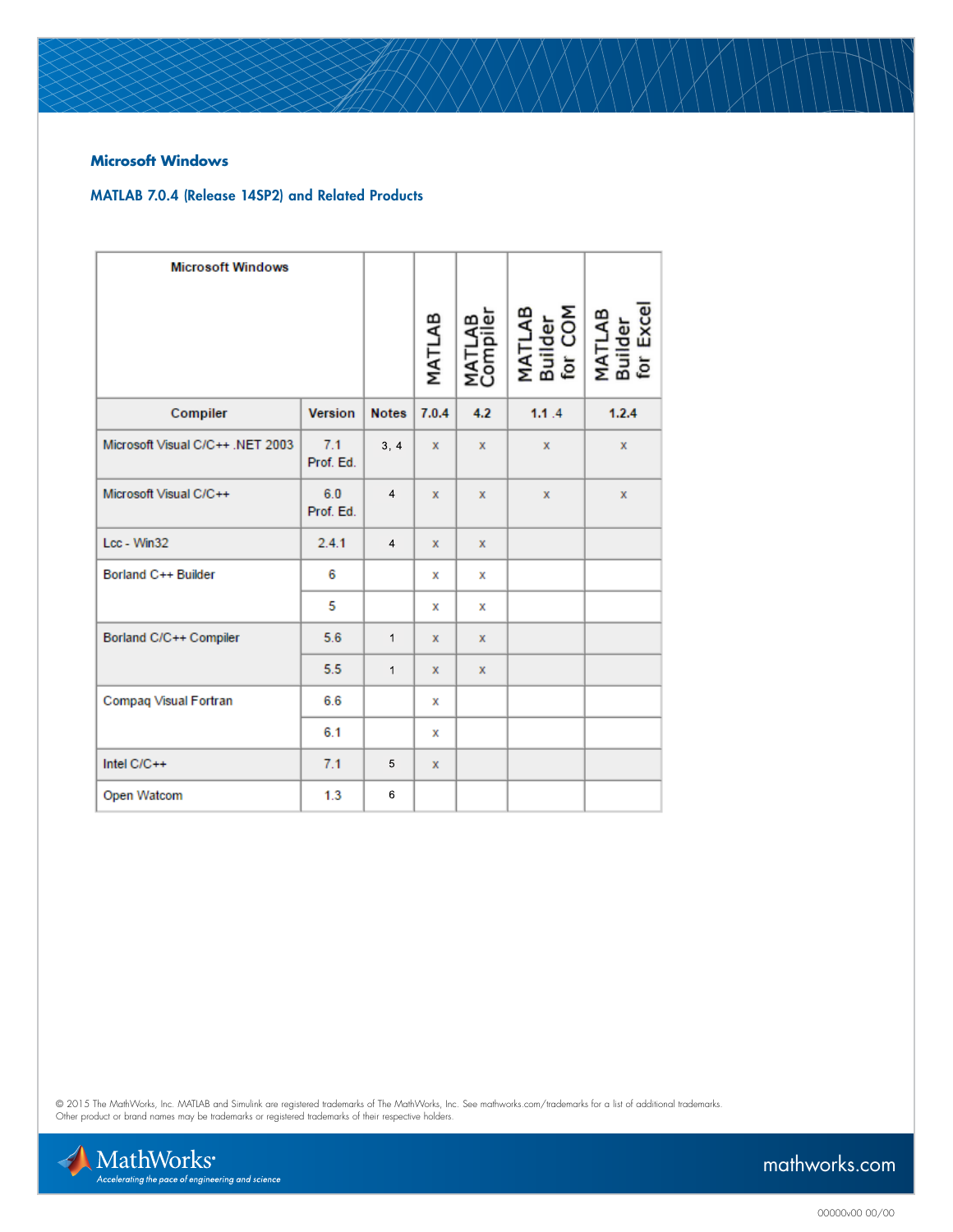### **Simulink 6.2 (Release 14SP2) and Related Products**

| <b>Microsoft Windows</b>         |                  |                |          |           |                       |       |
|----------------------------------|------------------|----------------|----------|-----------|-----------------------|-------|
|                                  |                  |                | Simulink | Stateflow | Real-Time<br>Workshop |       |
| Compiler                         | <b>Version</b>   | <b>Notes</b>   | 6.2      | 6.2       | 6.2                   | 2.7.2 |
| Microsoft Visual C/C++ .NET 2003 | 7.1<br>Prof. Ed. | 3, 4           | x        | x         | х                     | х     |
| Microsoft Visual C/C++           | 6.0<br>Prof. Ed. | $\overline{4}$ | х        | х         | х                     | x     |
| Lcc - Win32                      | 2.4.1            | $\overline{4}$ | x        | x         | x                     |       |
| Borland C++ Builder              | 6                |                | х        | х         | х                     |       |
|                                  | 5                |                | х        | х         | х                     |       |
| Borland C/C++ Compiler           | 5.6              | $\mathbf{1}$   | х        | x         | x                     |       |
|                                  | 5.5              | $\mathbf{1}$   | х        | x         | x                     |       |
| Compaq Visual Fortran            | 6.6              |                | x        |           |                       |       |
|                                  | 6.1              |                | x        |           |                       |       |
| Intel $C/C++$                    | 7.1              | 5              | x        | x         | x                     |       |
| Open Watcom                      | 1.3              | 6              |          |           | х                     |       |

#### **Notes for the Microsoft Windows Tables for all MATLAB 7.0.4 (Release 14SP2) and Simulink 6.2 (Release 14SP2) Related Products**

#### Exception Handling

When using C++, the MATLAB Compiler relies on the availability of exception handling in the C++ language. Several of the supported compilers do not properly support C++ exception handling. Consequently, our support for exception handling is limited on those platforms

1. The Borland C/C++ Compiler 5.5 is the Borland C/C++ Free Command Line Tools v5.5.

2. The list that is generated when using the mex -setup and mbuild -setup commands refers to the Lcc v2.4.1 Compiler as LCC C v2.4.

3. The list that is generated when using the mex -setup and mbuild -setup commands refers to the Microsoft Visual C/C++ .NET 2003 Compiler as Microsoft Visual C/C++ 7.1.

4. Only the Professional Edition of the Microsoft Visual C/C++ Compiler (Version 6.0 or 7.1) is officially tested and supported by the MathWorks products.

5. The Intel C/C++ Compiler is supported only for MATLAB MEX functions, not for use with Engine or MAT routines.

© 2015 The MathWorks, Inc. MATLAB and Simulink are registered trademarks of The MathWorks, Inc. See [mathworks.com/trademarks](http://www.mathworks.com/trademarks) for a list of additional trademarks. Other product or brand names may be trademarks or registered trademarks of their respective holders.

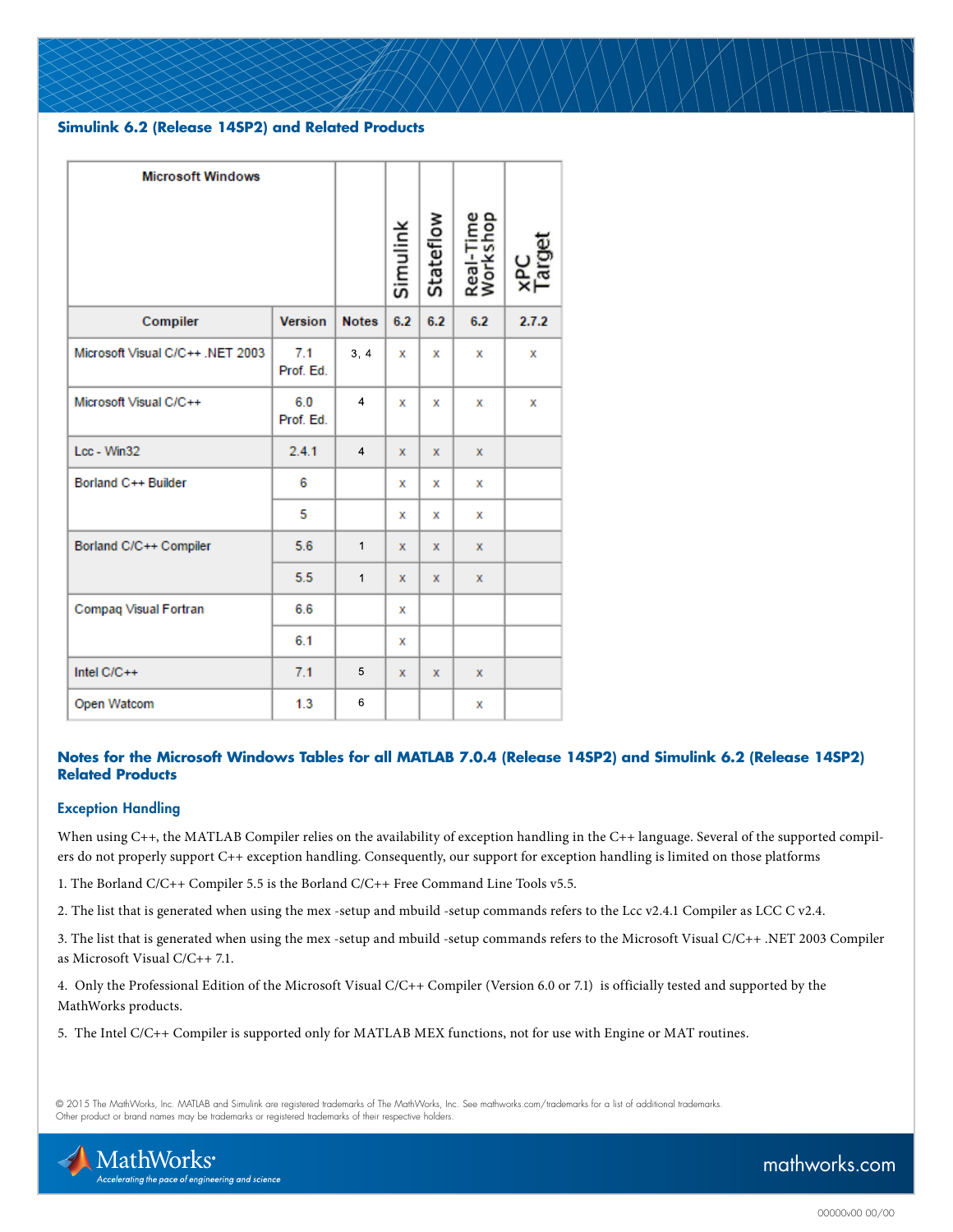6. Currently, only Beta support is available for this compiler. Please contact [Technical Support](http://www.mathworks.com/support/contact_us/index.html) for more information.

#### **Macintosh**

#### All MATLAB 7.0.4 (Release 14SP2) and Simulink 6.2 (Release 14SP2) Related Products

| <b>Macintosh</b> |                | MATLAB | Simulink | Stateflow | ai<br>∛orl |
|------------------|----------------|--------|----------|-----------|------------|
| Compiler         | <b>Version</b> | 7.0.4  | 6.2      | 6.2       | 6.2        |
| Absoft f77/f90   | 8.2a           | х      | х        |           |            |
| $qcc/d++$        | 3.3            | х      | х        | х         | х          |

#### **UNIX**

| <b>UNIX / Linux</b>  |                |        |                   |          |           |                     |
|----------------------|----------------|--------|-------------------|----------|-----------|---------------------|
|                      |                | MATLAB | ω<br>മ<br>ε<br>ຊິ | Simulink | Stateflow | Real-Tim<br>Worksho |
| Compiler             | <b>Version</b> | 7.0.4  | 4.2               | 6.2      | 6.2       | 6.2                 |
| Linux 32 gcc / $g++$ | 3.2.3          | x      | x                 | х        | x         | x                   |
| Linux 32 g77         | 3.2.3          | х      |                   | х        | х         |                     |
| Linux 64 gcc         | 3.3.2          | x      | x                 | х        | х         | x                   |
| Linux 64 g77         | 3.3.2          | х      |                   | х        | x         |                     |
| Solaris cc / CC      | 5.5            | х      | x                 | х        | х         | х                   |
| Solaris gcc          | 3.2.3          | x      |                   | х        | х         | х                   |
| Solaris f90          | 7.1            | x      |                   | х        |           |                     |
| HP-UX cc / aCC       | B11.11.06      | x      | х                 | x        | x         | х                   |
| <b>HP-UX f90</b>     | V2.6           | x      |                   | x        |           |                     |

• You must have a native ANSI C compiler for your operating system.

- The bundled C Compiler shipped with HP-UX is not supported because it is not ANSI C compliant. Use the ANSI C Compiler for HP-UX (refer to the Hewlett-Packard Web site for more information).
- To determine what compiler you are using in UNIX machines, see [Solution 1-1880F.](http://www.mathworks.com/support/solutions/data/1-1880F.html?solution=1-1880F)
- gcc is supported on Solaris for MEX-files and Simulink S-functions, but not Engine or MAT-file programs.

© 2015 The MathWorks, Inc. MATLAB and Simulink are registered trademarks of The MathWorks, Inc. See [mathworks.com/trademarks](http://www.mathworks.com/trademarks) for a list of additional trademarks. Other product or brand names may be trademarks or registered trademarks of their respective holders.